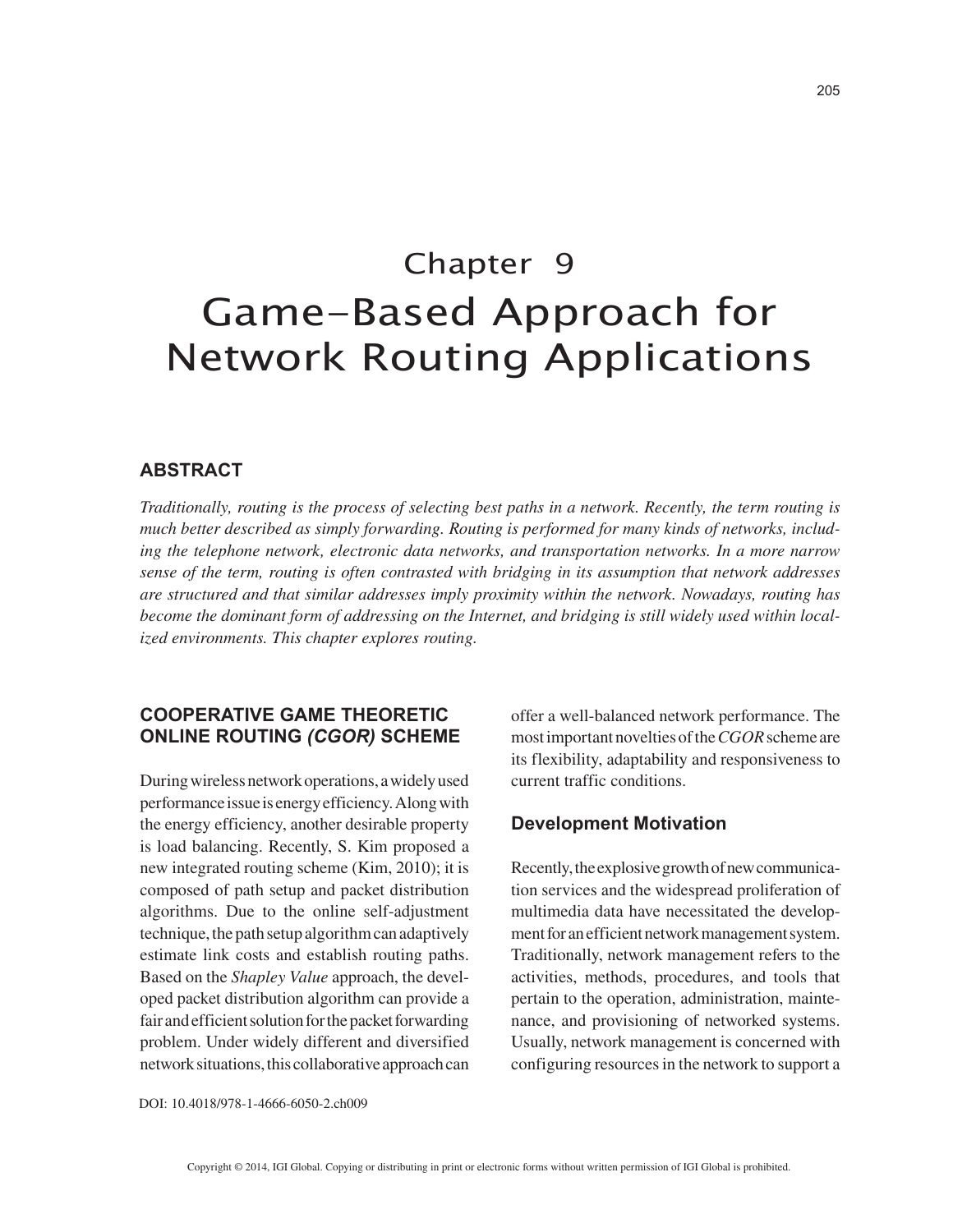given service and to achieve greater internal efficiencies (Mahapatra, Anand, & Agrawal, 2006).

With the advance of wireless communication technology, low-cost and powerful wireless transceivers are widely used in mobile applications. Therefore, wireless/mobile networking is one of the strongest growth areas of communication technology today. For efficient wireless network operations, routing is very important; network performance is strongly related to routing algorithms. Therefore, much effort has been made trying to find adaptive network routing protocols (Zafar, Harle, Andonovic, & Khawaja, 2009).

To design an adaptive routing algorithm in wireless networks, several issues must be considered. Due to the limited energy supply of wireless device, energy is extremely valuable and scarce resource. Therefore, an efficient energy management strategy becomes a key factor in enhancing wireless network performance. Therefore, the main challenge in wireless networks is to use energy as efficiently as possible (Younis, Youssef, & Arisha, 2002). Another network management issue is load balancing. In computer science, load balancing is a technique to spread work between many computers, processes, hard disks or other resources in order to get optimal resource utilization and decrease computing time. In wireless networks, the meaning of load balancing is to ease out the heavy traffic load in a specific node or link by using multiple routing routes. With load balancing concept, routing packet can be evenly distributed in redundant communications links, which can prolong the network system lifetime from considering the load-sharing service (Huang, Ku, & Kung, 2009).

For efficient network management, control decisions must be dynamically adjustable to current situation. However, the future traffic patterns are generally not known. Furthermore, the fact that traffic patterns can vary dramatically over short periods of time makes the problem more challenging. Therefore, these decisions have to be made in real time, and without the knowledge of future traffic requests at the decision time. Online algorithms are natural candidates for the design of efficient routing schemes in networks (Azar, 1998). An algorithm employing online computations is called an online algorithm. The term 'online computation problem' refers to decision problems where decisions must be made in real time based on past events without securing information about the future. In online computation, an algorithm must produce a sequence of decisions that will have an impact on the final quality of its overall performance. Formally, many online problems can be described as follows. An online algorithm  $\boldsymbol{\mathcal{A}}$  is presented with a request sequence  $\sigma = \sigma(1), \sigma(2), \ldots, \sigma(m)$ . The algorithm  $\mathcal A$  has to serve each request online, i.e., without knowledge of future requests. More precisely, when serving request  $\sigma(t)$ ,  $1 \le t \le m$ , the algorithm does not know any request  $\sigma(t')$  with  $t' > t$ . Serving requests incurs cost, and the goal is to serve the entire request sequence so that the total cost is as small as possible. This setting can also be regarded as a request-answer game (Azar, 1998).

Online algorithms are a natural topic of interest in many disciplines such as computer science, economics, and operations research. Online algorithms have been implicitly and explicitly studied for last several decades in the context of scheduling, optimization, data structures, and other computational topics. Many computational problems are intrinsically online in that they require immediate decisions to be made in real time. Paging in a virtual memory system is perhaps the most studied of such computational problems. Routing in communication networks is another obvious application. Decision making in the field of finance is another obvious area of interest (Azar, 1998).

Motivated by the above discussion, online algorithms (Kim, & Varshney, 2004) are natural candidates for the design of efficient routing schemes in wireless networks. Offline algorithms are unrealizable for the network management because it needs full knowledge of the future for